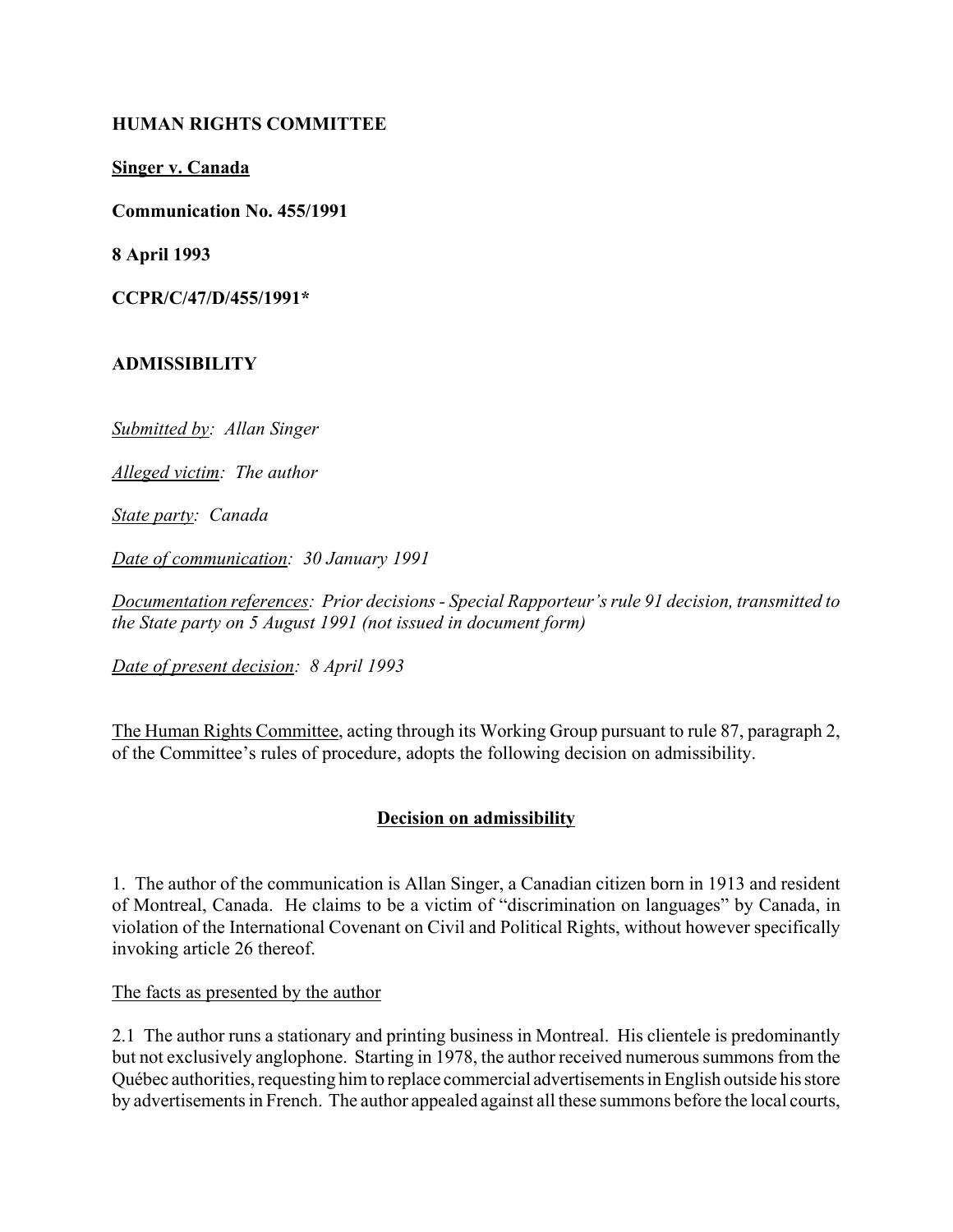and contended that the Charter of the French Language (Bill 101) discriminated against him because it restricted the use of English for commercial purposes; in particular, Section 58 of Bill 101 prohibited the posting of commercial signs in English outside the author's store. In October 1978, the Court of Sessions of Montreal found against him. The Superior Court of QuÈbec, Montreal, did likewise on 26 March 1982, and so did the Court of Appeal of Québec in December 1986.

2.2 The author then took his case to the Supreme Court of Canada which, on 15 December 1988, decided that an obligation to use French only in outdoor advertising was unconstitutional and struck down several provisions of the Québec Charter of the French Language (Charte de la Langue) Française). The Québec legislature, however, passed another legislative measure, Bill 178, on 22 December 1988, whose express ratio legis was to override the judgment handed down by the Supreme Court of Canada one week earlier. With this, the author contends, he has exhausted available remedies.

# The complaint

3. The author contends that Bill 101, as amended by Bill 178, is discriminatory, in that it restricts the use of English to indoor advertising and places businesses which carry out their activities in English in a disadvantageous position vis-à-vis French business.

### Legislative provisions

4.1 The relevant original provisions of the Charter of the French Language (Bill No. 101, S.Q. 1977, C-5) have been modified several times. In essence, however, they have remained substantially the same. In 1977, section 58 read as follows:

Except as may be provided in this Act or the regulations of the Office de la langue française, signs and posters and commercial advertising shall be solely in the official language."

4.2 The original wording of section 58 was replaced in 1983 by section 1 of the Act to amend the Charter of the French Language (S.Q. 1983, C-56) which read:

ì58. Public signs and posters and commercial advertising shall be solely in the official language.

ìNotwithstanding the foregoing, in the cases and under the conditions or circumstances prescribed by regulation of the Office de la langue française, public sings and posters and commercial advertising may be both in French and another language or solely in another language..."

4.3 The initial language legislation was struck down by the Supreme Court in La Chaussure Brown's Inc. et al. v. the Attorney General of Quebec (1989) 90 N.R. 84. Following this, section 58 of the Charter was amended by section 1 of Bill No. 178. While certain modifications were made relating to signs and posters inside business premises, the compulsory use of French in signs posters outside remained.

4.4 Section 58 of the Charter, as modified by section 1 of Bill No. 178, now reads: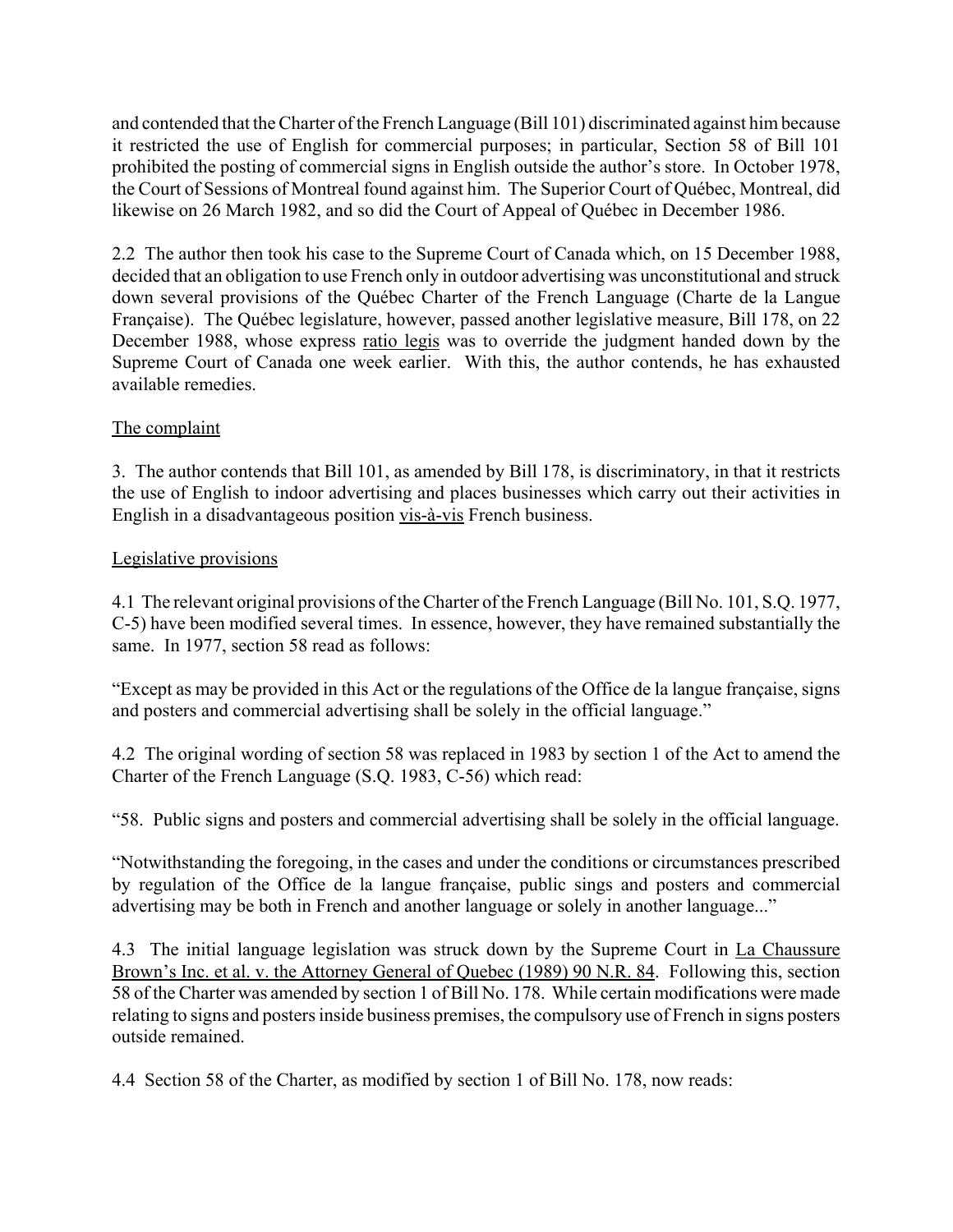ì58. Public signs and posters and commercial advertising, outside or intended for the public outside, shall be solely in French. Similarly, public signs and posters and commercial advertising shall be solely in French,

ì1. Inside commercial centres and their access ways, except inside the establishments located there;

ì2. Inside any public means of transport and its access ways;

ì3. Inside the establishments of business firms contemplated in section 136;

ì4. Inside the establishments of business firms employing fewer than fifty but more than five persons, where such firms share, with two or more other business firms, the use of a trademark, a firm name or an appellation by which they are known to the public.

ìThe Government may, however, by regulation, prescribe the terms and conditions according to which public signs and posters and public advertising may be both in French and in another language, under the conditions set forth in the second paragraph of section 58.1, inside the establishments of business firms contemplated in subparagraphs 3 and 4 of the second paragraph.

ìThe Government may, in such regulation, establish categories of business firms, prescribe terms and conditions which vary according to the category and reinforce the conditions set forth in the second paragraph of section 58.1.<sup>n</sup>

4.5 Section 6 of Bill No. 178 modified section 68 of the Charter, which now reads:

ì68. Except as otherwise provided in this section, only the French version of a firm name may be used in Quebec. A firm name may be accompanied with a version in another language for use outside Quebec. That version may be used together with the French version of the firm name in the inscriptions referred to in section 51, if the products in question are offered both in and outside Ouebec.

"In printed documents, and in the documents contemplated in section 57 if they are both in French and in another language, a version of the French firm name in another language may be used in conjunction with the firm name.

ìWhen texts or documents are drawn up in a language other than French, the firm name may appear in the other language without its French version.

ìOn public signs and posters and in commercial advertising,

ì1. A firm name may be accompanied with a version in another language, if they are both in French and in another language;

ì2. A firm name may appear solely in its version in another language, if they are solely in a language other than French."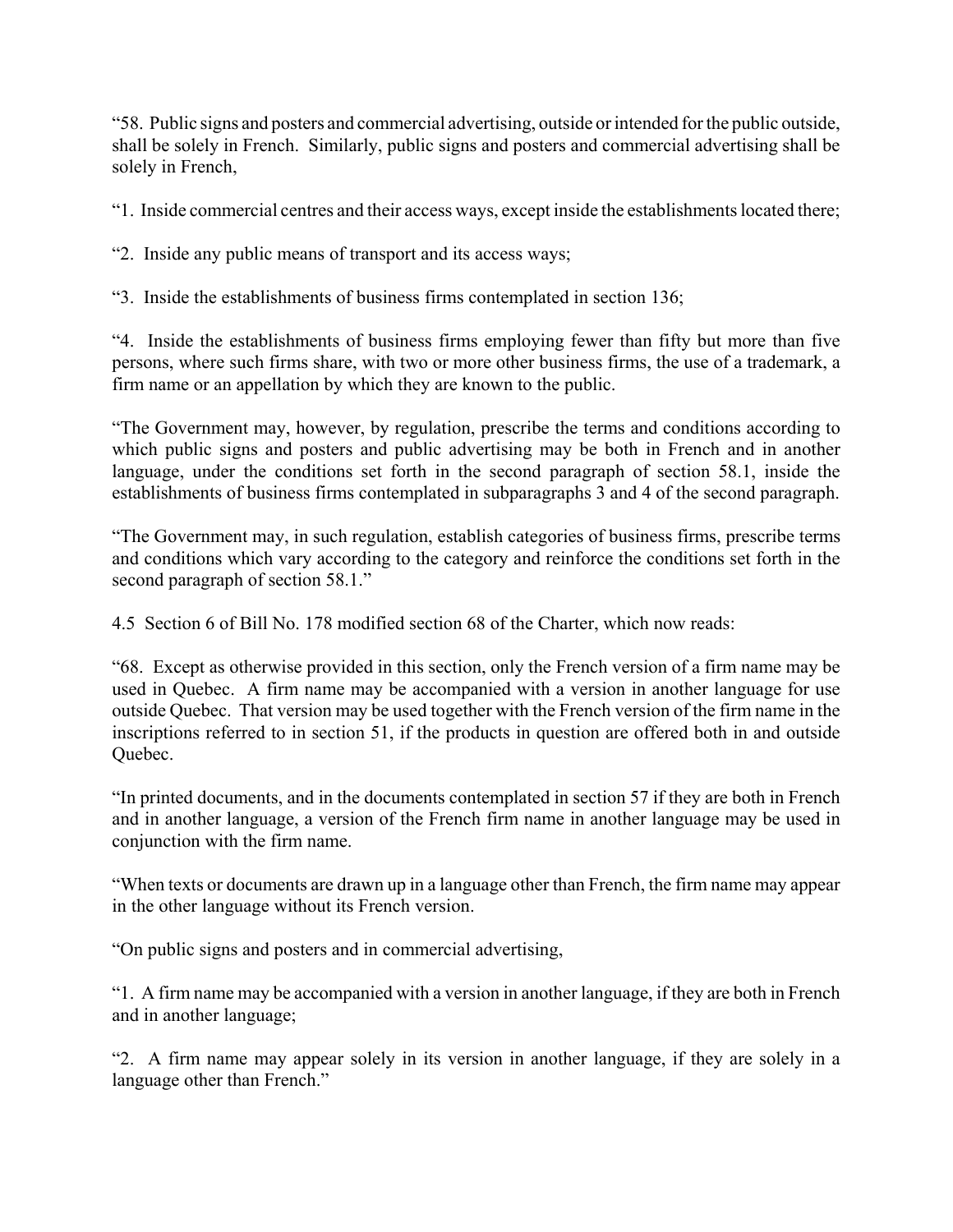4.6 Section 10 of Bill No. 178 contains the so-called "notwithstanding" clause, which provides that:

ìThe provisions of section 58 of the first paragraph of section 68, brought into effect under sections 1 and 6 respectively of the present Bill, shall operate irrespective of the provisions of section 2, paragraph (b), and section 15 of the Constitutional Act of 1982 ... and shall apply notwithstanding articles 3 and 10 of the Charter of Human Rights and Freedoms."

4.7 Another "notwithstanding" provision is incorporated into section 33 of the Canadian Charter of Human Rights and Freedoms, which reads:

ì1. Parliament or the legislature of a province may expressly declare in an act of Parliament or of the legislature, as the case may be, that the Act or a provision thereof shall operate notwithstanding a provision included in section 2 or sections 7 to 15 of this Charter.

ì2. An act or a provision of an Act is respect of which a declaration made under this section is in effect shall have such operation as it would have but for the provision of this Charter referred to in the declaration.

ì3. A declaration made under subsection (1) shall cease to have effect five years after it comes into force or on such earlier date as may be specified in the declaration.

ì4. Parliament or the legislature of a province may re-enact a declaration made under subsection (1).

 $\cdot$ 5. Subsection (3) applies in respect of a re-enactment made under subsection (4).<sup>n</sup>

## The State party's information and observations

5.1 The communication was transmitted to the State party under rule 91 of the Committee's rules of procedure on 5 August 1991. In its submission of 6 March 1992, which also relates to communications No. 359/1989 (Ballantyne/Davidson) and 385/1989 (McIntyre) 1/, the State party notes that a number of litigants have challenged the validity of Bill 178 before the Québec courts, and that hearings on the issue before the Court of QuÈbec were held on 14 January 1992. The proceedings continue, and lawyers for the provincial government of QuÈbec were scheduled to present the point of view of QuÈbec on 23 and 24 March 1992.

5.2 The State party contends that Québec's Code of Civil Procedure entitles the author to apply for a declaratory judgment that Bill 178 is invalid and adds that this option is open to him regardless of whether criminal charges had been instituted against him or not. It argues that consistent with the well-established principle that effective domestic remedies must be exhausted before the jurisdiction of an international body is engaged, Canadian courts should have an opportunity to rule on the validity of Bill 178, before the issue is considered by the Human Rights Committee.

5.3 The State party further argues that the "notwithstanding" clause in Section 33 of the Canadian Charter of Rights and Freedoms is compatible with Canada's obligations under the Covenant, in particular with article 4 and with the obligation, under article 2, to provide its citizens with judicial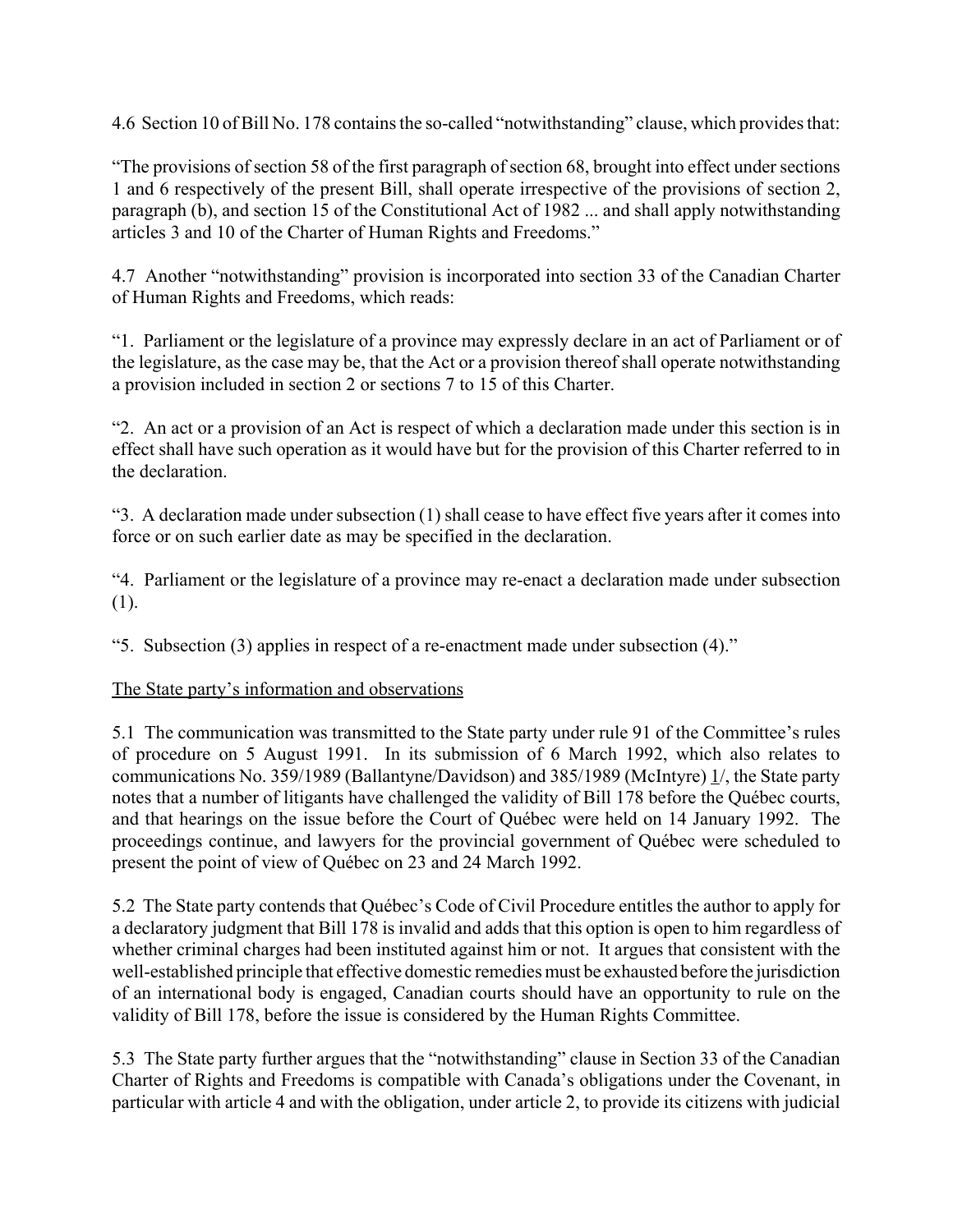remedies. It explains that, firstly, extraordinary conditions limit the use of Section 33. Secondly, Section 33 is said to reflect a balance between the roles of elected representatives and courts in interpreting rights: "A system in which the judiciary is given full and final say on all issues of rights adversely impacts on a key tenet of democracy - that is, participation of citizens in a forum of elected and publicly accountable legislatures on questions of social and political justice ... The ënotwithstandingí clause provides a limited legislative counterweight in a system which otherwise gives judges final say over rights issues".

5.4 Lastly, the Government affirms that the existence of Section 33 per se is not contrary to article 4 of the Covenant, and that the invocation of Section 33 does not necessarily amount to an impermissible derogation under the Covenant: "Canada's obligation is to ensure that Section 33 is never invoked in circumstances which are contrary to international law. The Supreme Court of Canada has itself stated that 'Canada's international human rights obligations should [govern] ... the interpretation of the content of the rights guaranteed by the Charter<sup>'</sup>.<sup>"</sup> Thus, a legislative override could never be invoked to permit acts clearly prohibited by international law. Accordingly, the legislative override in Section 33 is said to be compatible with the Covenant.

5.5 The State party therefore requests the Committee to declare the communication inadmissible.

6.1 In his comments, the author contends that his case in against Bill 101 and not against Bill 178, and that it is based upon the State party's perceived violations of the provisions of the Constitution Act of Canada 1867, and not on the Constitution Act of 1982. He argues that any challenge of the contested legislation would be futile, in the light of the Québec government's decision to override the Supreme Court's judgment on 15 December 1988 by enactment of Bill 178 a week later.

6.2 The author claims that the "notwithstanding" clause of Section 33 of the Canadian Charter of Rights and Freedoms does not apply to his case, as he had been charged for violating the Charter of the French Language in 1978, before Section 33 took effect. In this context, he argues that no Canadian Government can abrogate or supplant freedoms that were in existence before the Charter came into being, and adds that under the Canadian tradition of civil liberties, rights may be extended but cannot be curtailed.

6.3 Finally, the author asserts that the "notwithstanding" clause of Section 33 is a negation of the rights enshrined in the Charter, as it allows (provincial) legislatures to "attack minorities and suspend their rights for a period of five years".

## Issues and proceedings before the Committee

7.1 Before considering any claims contained in a communication, the Human Rights Committee must, in accordance with rule 87 of its rules of procedure, decide whether or not it is admissible under the Optional Protocol to the Covenant.

7.2 The Committee notes that issues similar to those raised by the author have been addressed in communications Nos. 359/1989 and 385/1989 (Balantyne/Davidson and McIntyre v. Canada), which were declared admissible on the merits on 11 April 1991 and in respect of which the Committee adopted a decision on the merits on 31 March 1993. The Committee will therefore draw upon its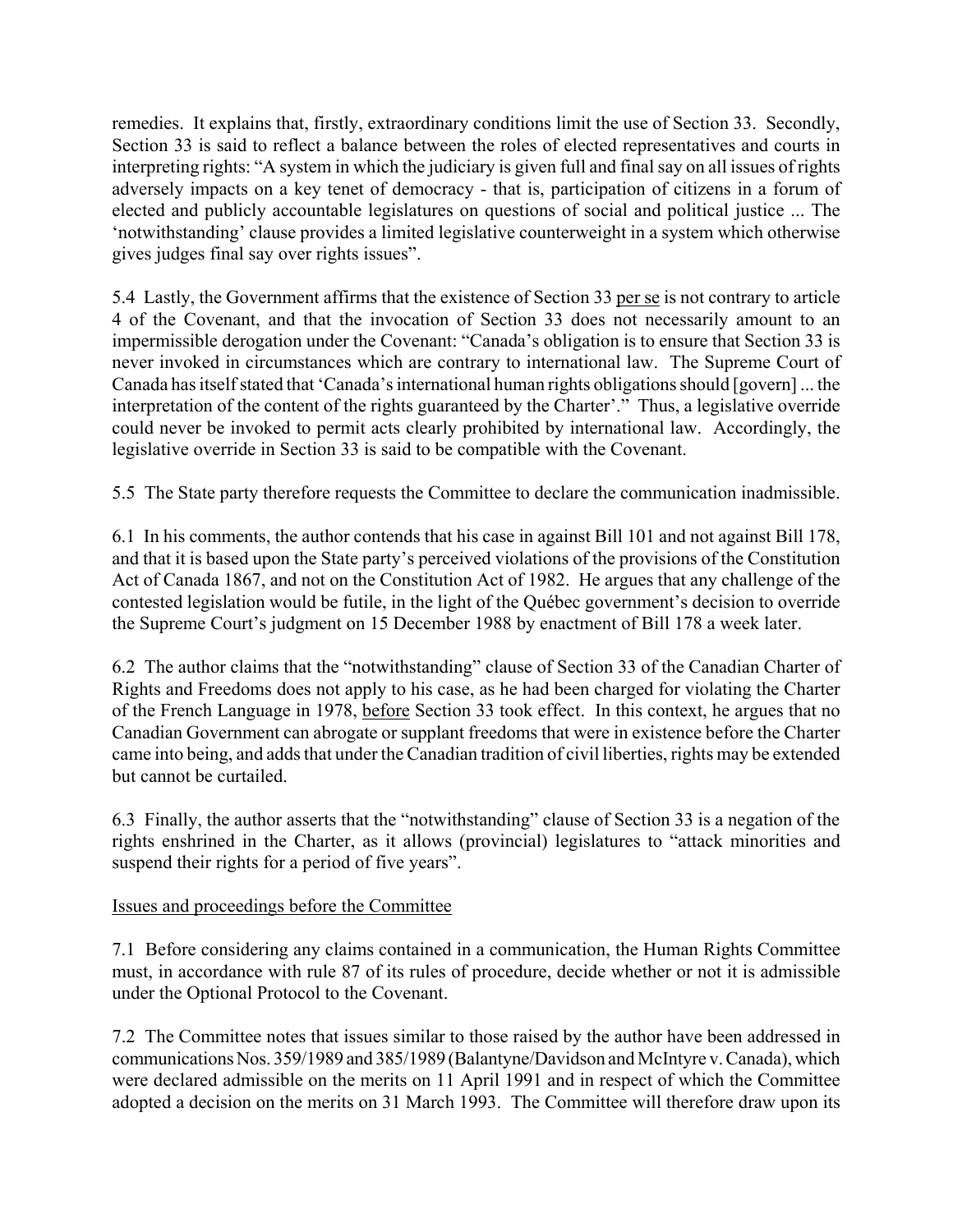argumentation in the aforementioned decisions.

7.3 The State party has contended that as the issue of the validity of Bill 178, which amends Bill 101, the legislation challenged by the author, is currently before the courts of QuÈbec and the author could apply for a declaratory judgment that the Bill is invalid, the communication is inadmissible. While taking due note of the State party's argument, the Committee is unable to accept the suggestion that effective remedies would still be available to the author.

7.4 The Committee notes that while some of the original statutory provisions of the Charter of the French Language, which are designed to protect the visage linguistique of Québec, have been modified several times between 1978 and 1988, also after they were found to be unconstitutional and declared inoperative successively by the Superior, Appeal and Supreme Courts, the only effect this has had was that the relevant provisions were replaced by ones that are the same in substance to the ones they replaced, but reinforced by the "notwithstanding" clause of Section 10 of Bill 178. The net result has been that there has been a continued ban on the use of any language other than French in outdoor advertising since 1978, and that it remains a criminal offence to disregard the ban.

7.5 As to whether a declaratory judgment declaring Bill 178 invalid would provide that author with an effective remedy, the Committee notes that such a judgment would still leave the Charter of the French Language operative and intact, and that the legislature of Québec could still override any such judgment by replacing the provisions struck down by others substantially the same and by invoking the "notwithstanding" clause of the Québec Charter of Rights and Freedoms. On the basis of precedent, and in the light of the legislative history of Bill 178 and its predecessors, such a course of action is not merely hypothetical. The net result, a continued ban on languages other than French in outdoor advertising, would remain the same.

7.6 The Committee, moreover, is satisfied that the author has made a reasonable effort to substantiate his allegations, for purposes of admissibility, and that his claims should be examined on the merits. While the author has not invoked specific provisions of the Covenant, the Committee considers that the issues complained of may raise issues under articles 19, 26 and 27 of the Covenant. Furthermore, although the author has specifically challenged only Bill 101, which was amended by Bill 178 in 1988, the Committee is not precluded from examining the compatibility of both laws with the Covenant, as the central issue, language-based discrimination in commercial outdoor advertising, remains the same.

7.7 The Committee is well aware that the State party and the provincial government have already made substantial submissions on the matter under consideration, which concern both the admissibility and the merits of the case. At this stage, however, the Committee must limit itself to the procedural requirement of deciding on the admissibility of the communication. Should the State party wish to make a further submission on the merits, it should do so within six months of the transmittal to it of this decision. The author of the communication will be given an opportunity to comment thereon. If no further explanations or statements are received from the State party under article 4, paragraph 2, of the Optional Protocol, the Committee will proceed to adopt its Views in the light of the written information available.

8. The Human Rights Committee therefore decides: